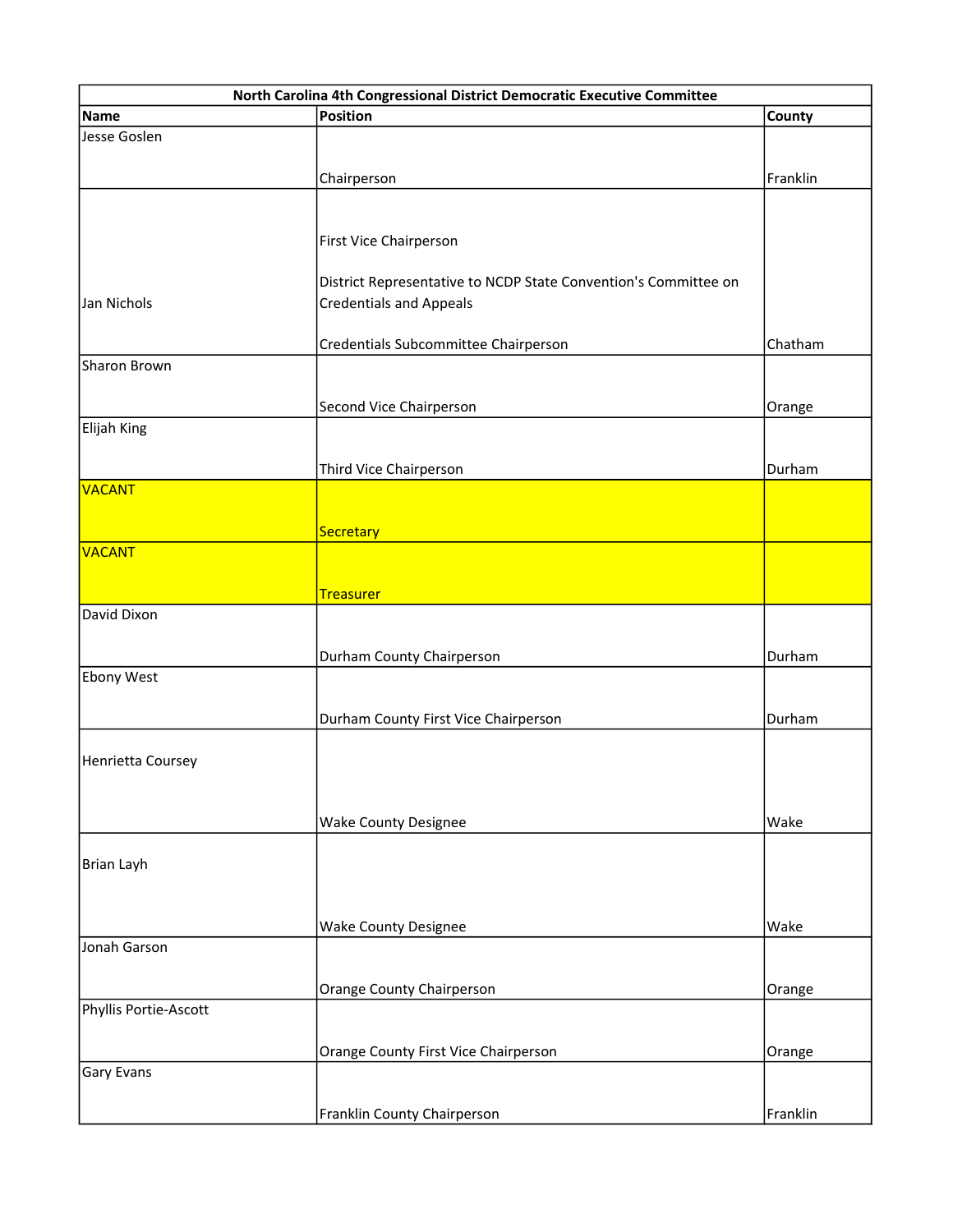| Jenny Edwards                  |                                                                                                            |           |
|--------------------------------|------------------------------------------------------------------------------------------------------------|-----------|
|                                |                                                                                                            |           |
|                                | Franklin County First Vice Chairperson                                                                     | Franklin  |
| LaHoma Romocki                 |                                                                                                            |           |
|                                | <b>Granville County Chairperson</b>                                                                        | Granville |
| <b>Gregory Lewis</b>           |                                                                                                            |           |
|                                |                                                                                                            |           |
|                                | Granville County First Vice Chairperson                                                                    | Granville |
| Liz Guinan                     |                                                                                                            |           |
|                                |                                                                                                            |           |
|                                | Chatham County Chairperson                                                                                 | Chatham   |
| <b>Bill DeLano</b>             |                                                                                                            |           |
|                                |                                                                                                            |           |
|                                | Chatham County First Vice Chairperson                                                                      | Chatham   |
| VACANT                         |                                                                                                            |           |
|                                |                                                                                                            |           |
|                                | <b>Vance County Designee</b>                                                                               | Vance     |
| VACANT                         |                                                                                                            |           |
|                                |                                                                                                            | Vance     |
| Nikki Liles                    | <b>Vance County Designee</b>                                                                               |           |
|                                |                                                                                                            |           |
|                                | African American Caucus Representative                                                                     | Durham    |
| <b>Edward Binanay</b>          |                                                                                                            |           |
|                                |                                                                                                            |           |
|                                | <b>AAPI Democrats Representative</b>                                                                       | Durham    |
| <b>VACANT</b>                  | <b>College Democrats Representative</b>                                                                    |           |
| <b>VACANT</b>                  | <b>Coastal Caucus Representative</b>                                                                       |           |
| Alitha Palich                  |                                                                                                            |           |
|                                |                                                                                                            |           |
|                                | Democratic Women Representative                                                                            | Franklin  |
| Marilyn Carter                 |                                                                                                            |           |
|                                |                                                                                                            |           |
| VACANT                         | <b>Disability Issues Caucus Representative</b><br><b>Hispanic American Caucus Representative</b>           | Orange    |
| VACANT                         | <b>Interfaith Caucus Representative</b>                                                                    |           |
| Virginia Penley                |                                                                                                            |           |
|                                |                                                                                                            |           |
|                                | Labor Caucus Representative                                                                                | Chatham   |
| <b>VACANT</b>                  | LGBTQ+ Democrats Representative                                                                            |           |
| VACANT                         | <b>Native American Caucus Representative</b>                                                               |           |
| David Bland                    |                                                                                                            |           |
|                                |                                                                                                            |           |
|                                | NC Senior Democrats Representative                                                                         | Wake      |
| LeVon Barnes                   |                                                                                                            |           |
|                                |                                                                                                            |           |
|                                | Progressive Caucus Representative                                                                          | Durham    |
| VACANT                         | <b>Rural Caucus Representative</b>                                                                         |           |
| <b>VACANT</b><br><b>VACANT</b> | <b>Small Business Caucus Representative</b><br>North Carolina Association of Teen Democrats Representative |           |
|                                |                                                                                                            |           |